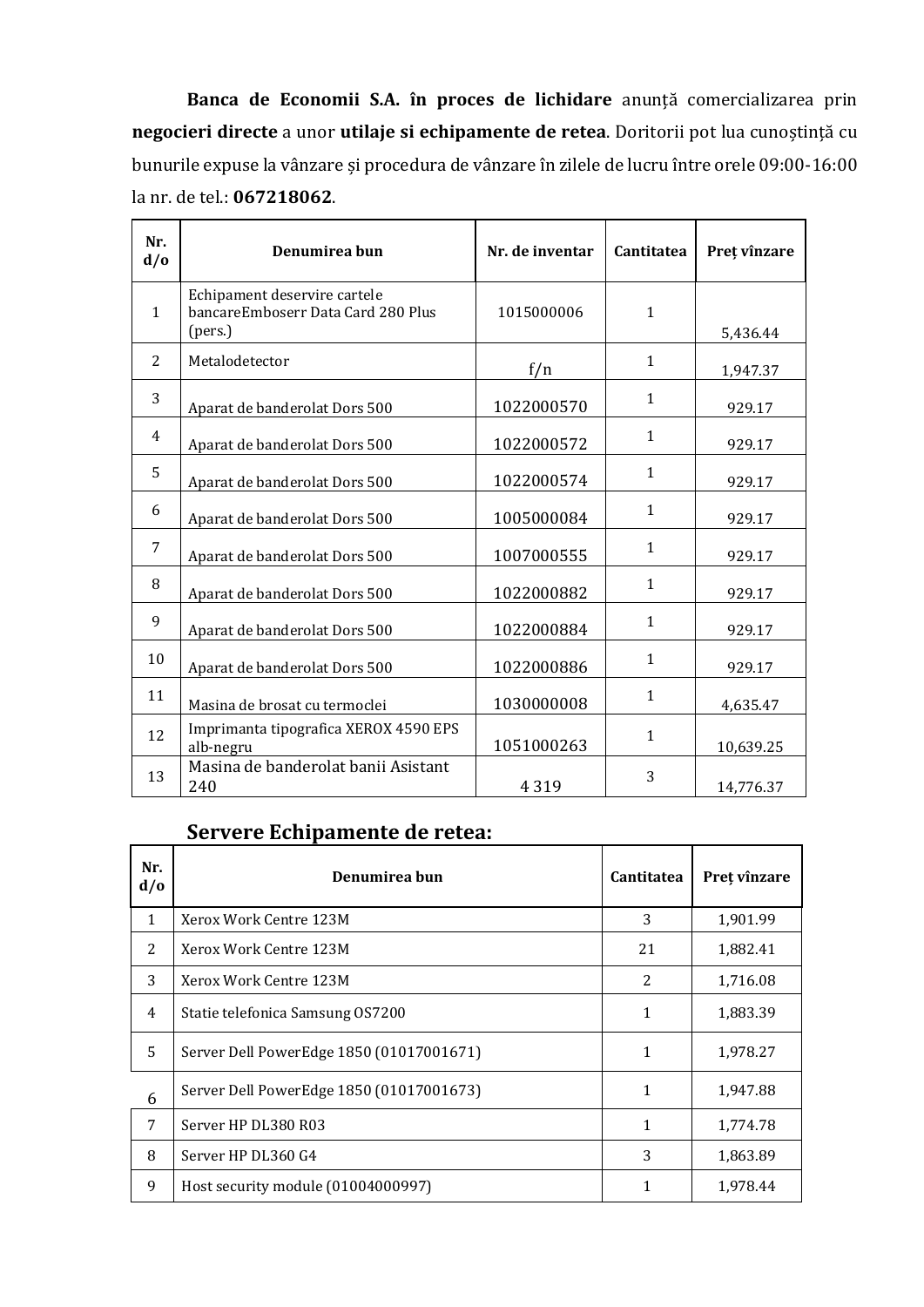|    | Stație telefonică Samsung OS7400 (01011000069) |              |          |
|----|------------------------------------------------|--------------|----------|
| 10 |                                                | $\mathbf{1}$ | 2,004.82 |
| 11 | Sistem telefonic IPB (01011000007)             | $\mathbf{1}$ | 5,458.63 |
|    |                                                |              |          |
| 12 | Storage HP EVA 8000 (01004000925)              | $\mathbf{1}$ | 5,591.51 |
| 13 | Server Dell PowerEgge6850 (01004000795)        | $\mathbf{1}$ | 3,718.55 |
| 14 | Server HP DL320 R02 (01017001193)              | $\mathbf{1}$ | 4,469.06 |
| 15 | Server HP DL320 R02 (01017001192)              | $\mathbf{1}$ | 5,503.49 |
| 16 | Server Dell PowerEgge6850 (01004000801)        | $\mathbf{1}$ | 3,718.55 |
| 17 | Server HP DL320 R02 (01017001198)              | $\mathbf{1}$ | 3,987.58 |
| 18 | Server Dell PowerEgge1950 (01017004371)        | $\mathbf{1}$ | 5,151.97 |
| 19 | Server Dell PowerEgge1950 (01017004369)        | $\mathbf{1}$ | 5,800.82 |
| 20 | Server Dell PowerEgge1950 (01017004363)        | $\mathbf{1}$ | 5,151.97 |
| 21 | Server HP DL360 G4 (01004000039)               | $\mathbf{1}$ | 5,449.77 |
| 22 | Server Dell PowerEgge1950 (01017004367)        | $\mathbf{1}$ | 5,151.96 |
| 23 | Server Dell PowerEgge6850 (01017002701)        | $\mathbf{1}$ | 3,718.55 |
| 24 | Server HP DL320 R02 (01017001194)              | $\mathbf{1}$ | 3,052.43 |
| 25 | Server Dell PowerEgge6850 (01004000799)        | $\mathbf{1}$ | 3,718.55 |
| 26 | Server HP DL320 R02 (01017001196)              | $\mathbf{1}$ | 3,052.43 |
| 27 | Server HP DL360 G4 (01004000647)               | $\mathbf{1}$ | 5,129.42 |
| 28 | Server Dell PowerEgge6850 (01004000797)        | $\mathbf{1}$ | 3,718.55 |
| 29 | Server HP DL320 R02 (01017001191)              | $\mathbf{1}$ | 3,298.93 |
| 30 | Consola pentru IP ConsoleSwitch (01004000649)  | $\mathbf{1}$ | 1,967.65 |
| 31 | Consola pentru IP ConsoleSwitch (01004000651)  | $\mathbf{1}$ | 1,967.65 |
| 32 | RAD SPS 6(01015000007)                         | $\mathbf{1}$ | 5,962.43 |
| 33 | RAD APS 24 (01004000199)                       | $\mathbf{1}$ | 5,775.88 |
| 34 | Concet pt retea                                | $\mathbf{1}$ | 700.16   |
| 35 | DellOptimex330DekstopCPU2.4 (01017004429)      | $\mathbf{1}$ | 786.96   |
| 36 | Compiuter DellOptimex (01017003933)            | $\mathbf{1}$ | 786.96   |
| 37 | Dulap pt echipamente HP E41                    | $\mathbf{1}$ | 5,384.08 |